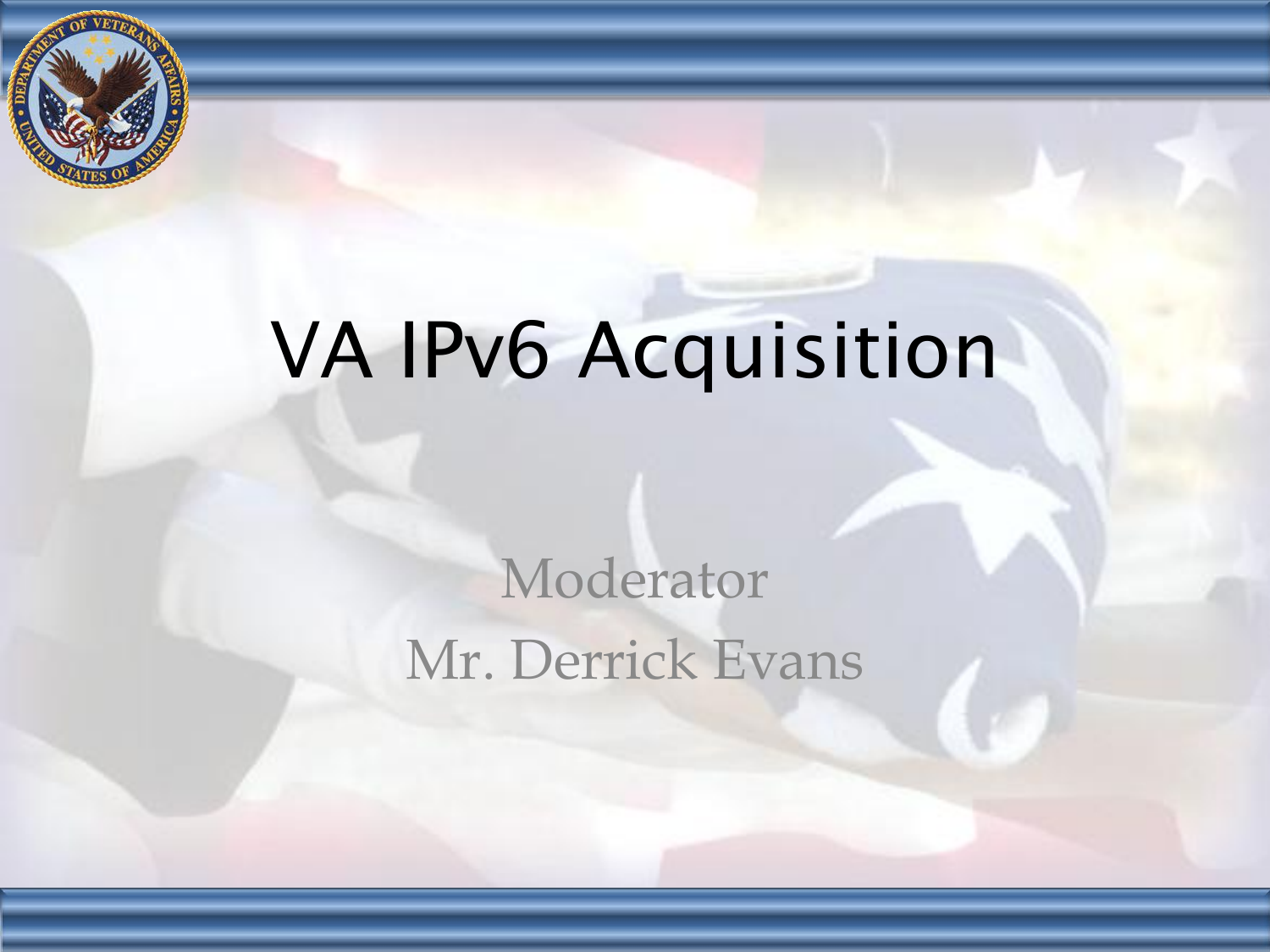## **Guidance**



- NIST Guidance- SP 500-267
	- Define a taxonomy of common network devices
	- Define their minimal mandatory IPv6 capabilities
	- Provide the technical basis upon which future USG polices can be defined
	- FAR
		- $-11.002(g)$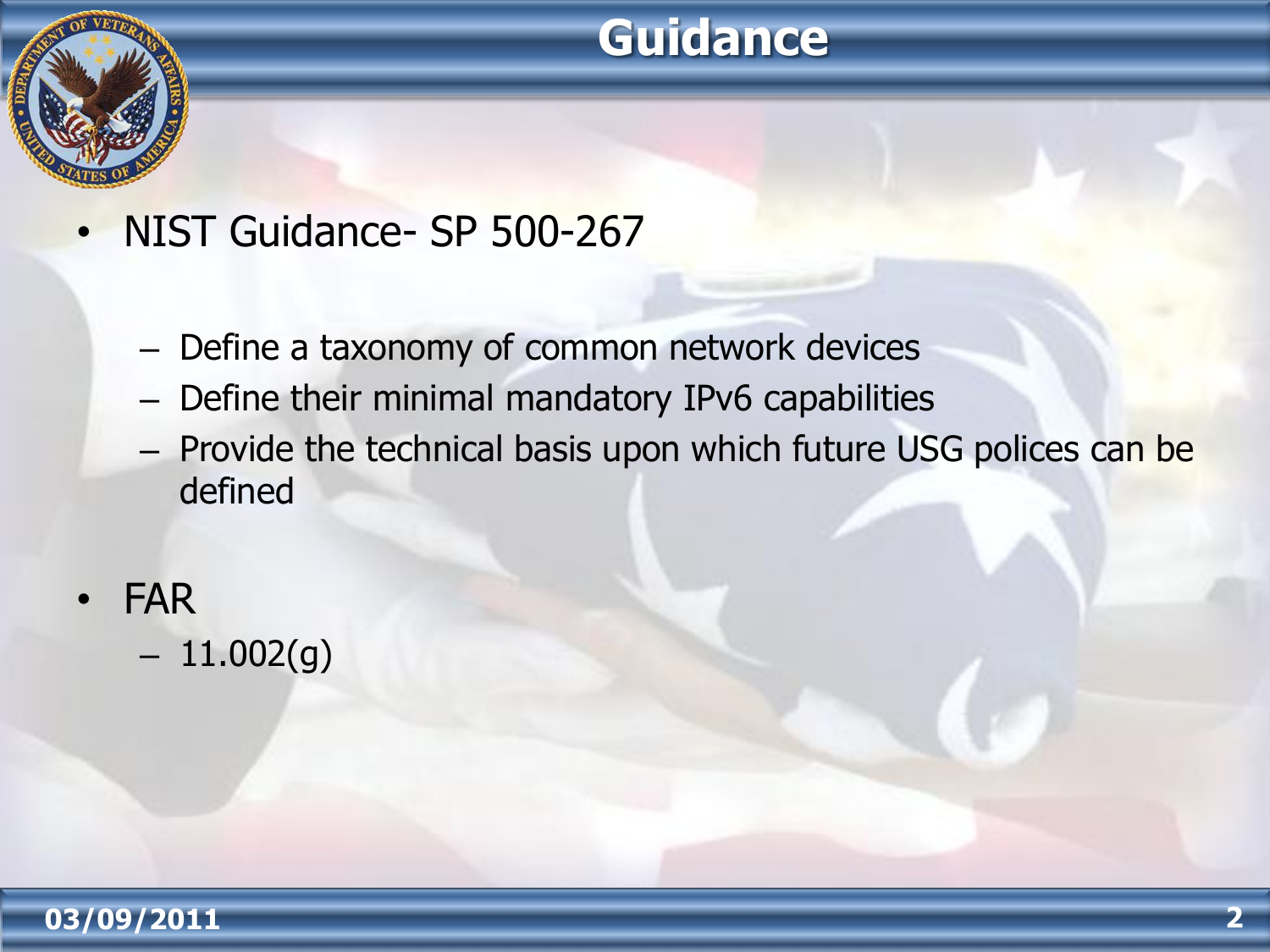### **Roadmap**



- VA Acquisition Organizations
	- VA IPv6 PMTO has met with VA acquisition organization
	- VA acquisition organization is providing executive level leadership
	- VA IPv6 PMTO is continuing to work with the acquisition group to ensure smooth process for future IPv6 acquisitions
- Memorandum & Directives
	- CIO Memo released in 2006\* required all acquisitions to include IPv6
	- CIO Directive released in 2011 requires IPv6 for all IT activities

#### **03/09/2011 3**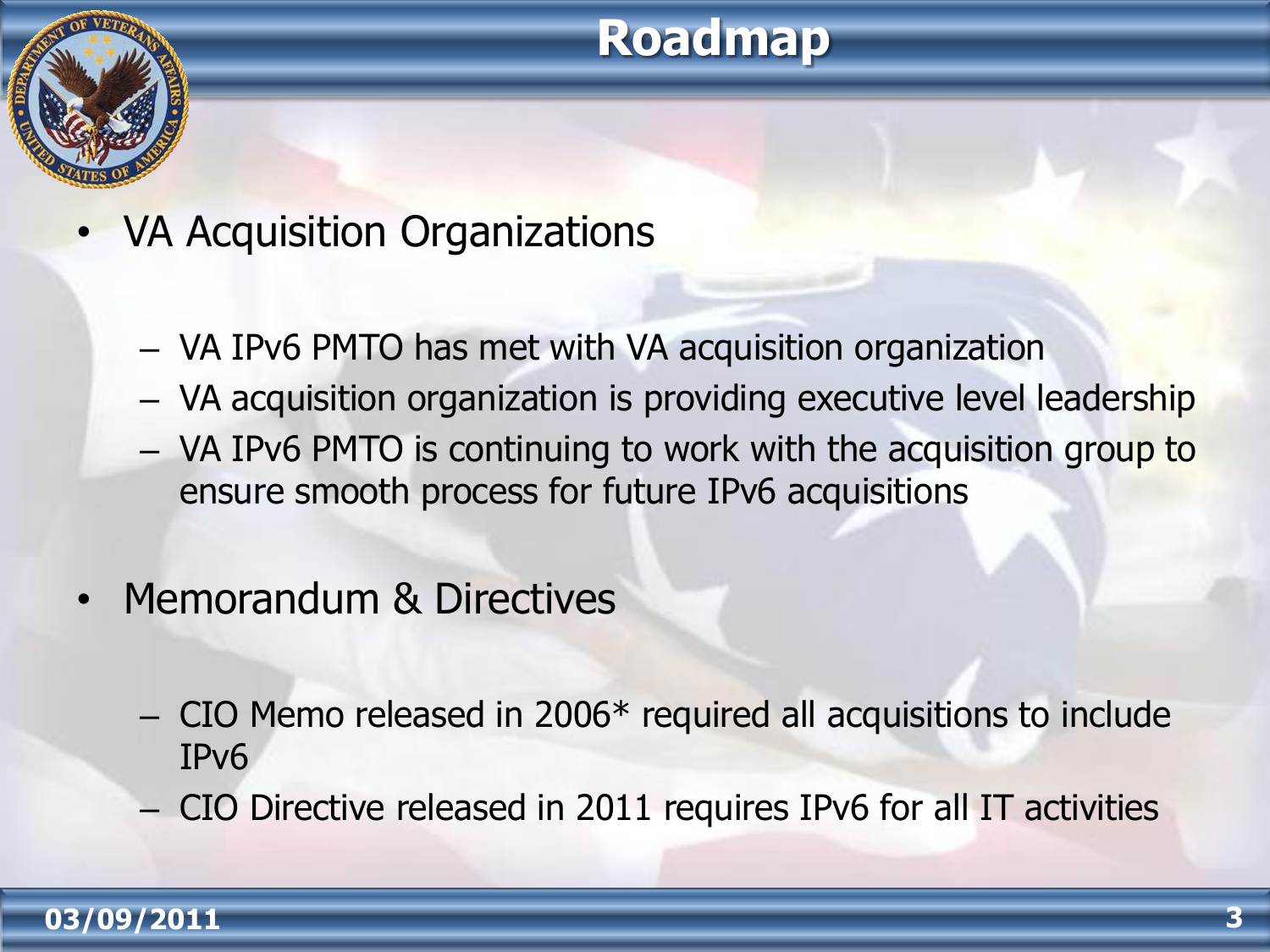## **Roadmap**



- Guidance provided to VA acquisition group includes:
	- » Use of NIST USGv6 Profile and vendor SDOCs
	- » Recommended acquisition language for various types of IPv6 related acquisition
	- » Support process for developing VA specific device profiles based on the USGv6 Profile
	- » Additional IPv6 acquisition guidance in areas not covered by USGv6 (i.e., system development, ISP services, etc.)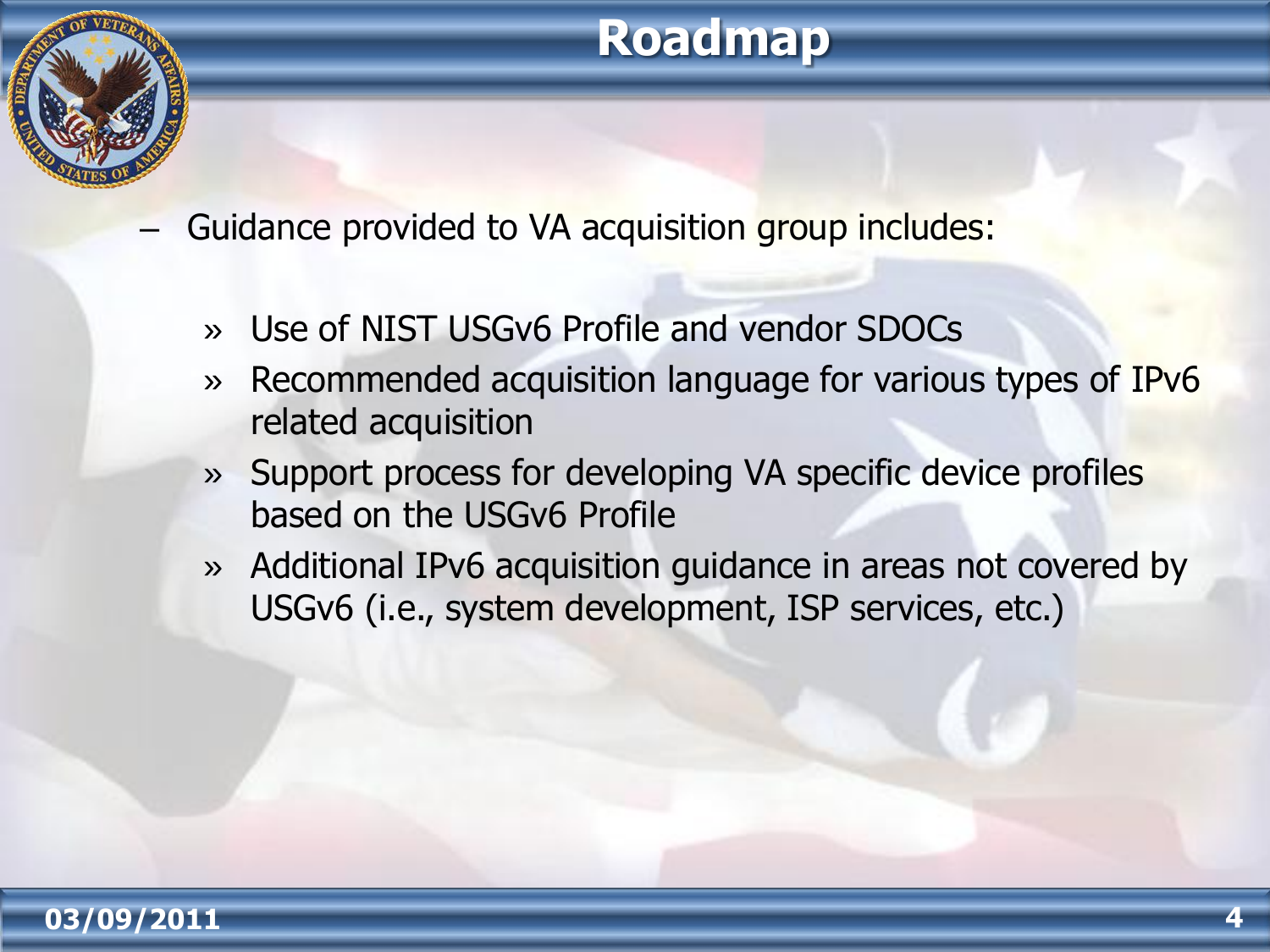## **Ongoing Process**



- Continuing to develop and improve VA's IPv6 acquisition capability
- Developing a formal IPv6 acquisition process
- Working on closing the gap between acquisition and compliance to ensure receipt and deployment of VA useable IPv6 solutions
- Updating training for acquisition team to better explain new process using USGv6 and SDOCs
- Developing easier to use tools and templates for technical and acquisition staff